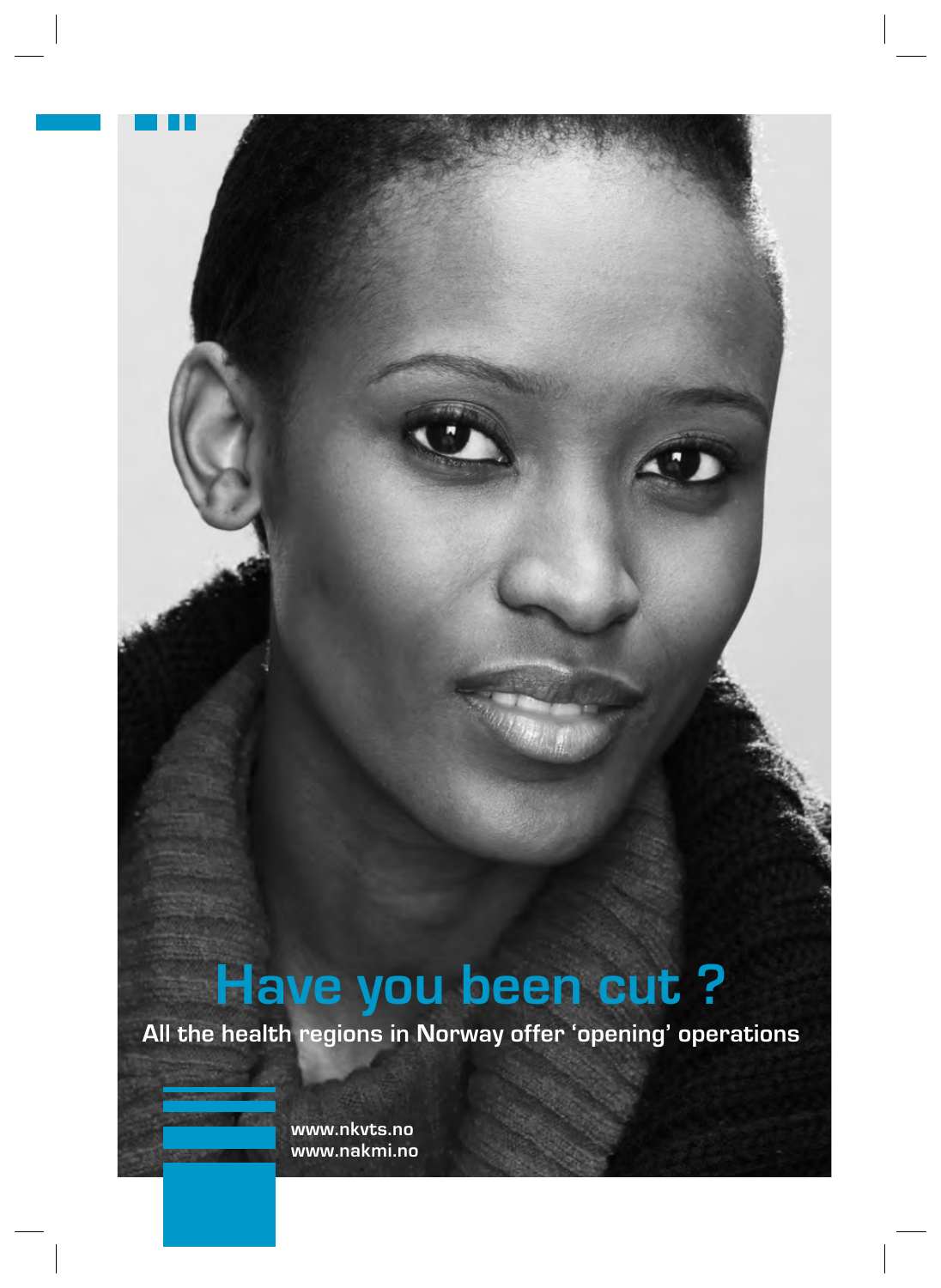This brochure has been prepared by the Norwegian Centre for Violence and Traumatic Stress Studies (NKVTS), working together with NAKMI. The online version is available from our website, www.nkvts.no

You can order printed copies from postmottak@nkvts.unirand.no, Or by telephone: 22 59 55 00.

In connection with the Norwegian government's Action Plan against Genital Mutilation 2008–2011, the NKVTS has been requested to establish a national expert-level service again genital mutilation. NKVTS is to do research and spread information to professionals working in this field.

Design: Christine Istad Photos: Luth & co AS and Lars Sørli Translator: Susan Høivik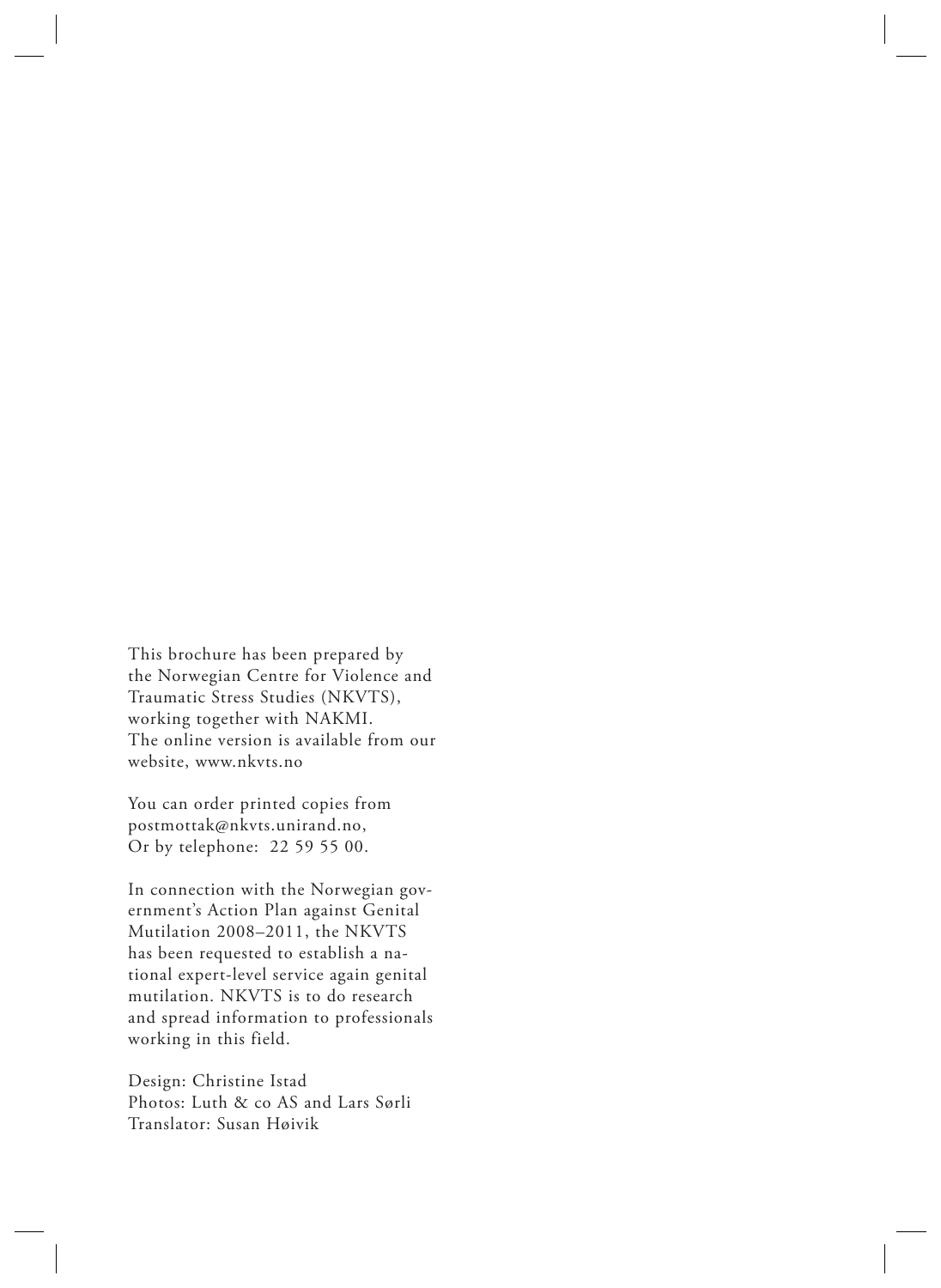## **Opening operation**

### **If you have been cut or circumcised, you have the right to get help, no matter what kind of procedure has been performed on you, or when**

All the health regions in Norway offer the 'opening operation' described in this leaflet.

If you are suffering from problems that you think come from your being cut/circumcised, you should get help as soon as possible.

An opening operation means just that – re-opening the labia, that is, the parts of your genitals that were stitched together when you were cut.

### **Advantages**

Re-opening the labia has many important advantages:

- it does away with the pain and discomfort caused because you were cut
- it makes it easier for you to urinate (pass water)
- you won't be so vulnerable to infections 'down there'
- it helps to prevent cysts from forming
- it helps to prevent problems when you want to get pregnant
- when you have your periods the blood can pass freely, without blockage
- many women also say they find greater enjoyment in sexual relations.

### **Virginity**

The operation does not affect your virginity at all. The hymen membrane is not involved in any way. You remain a virgin even if your labia are no longer sewn together

Your body belongs to you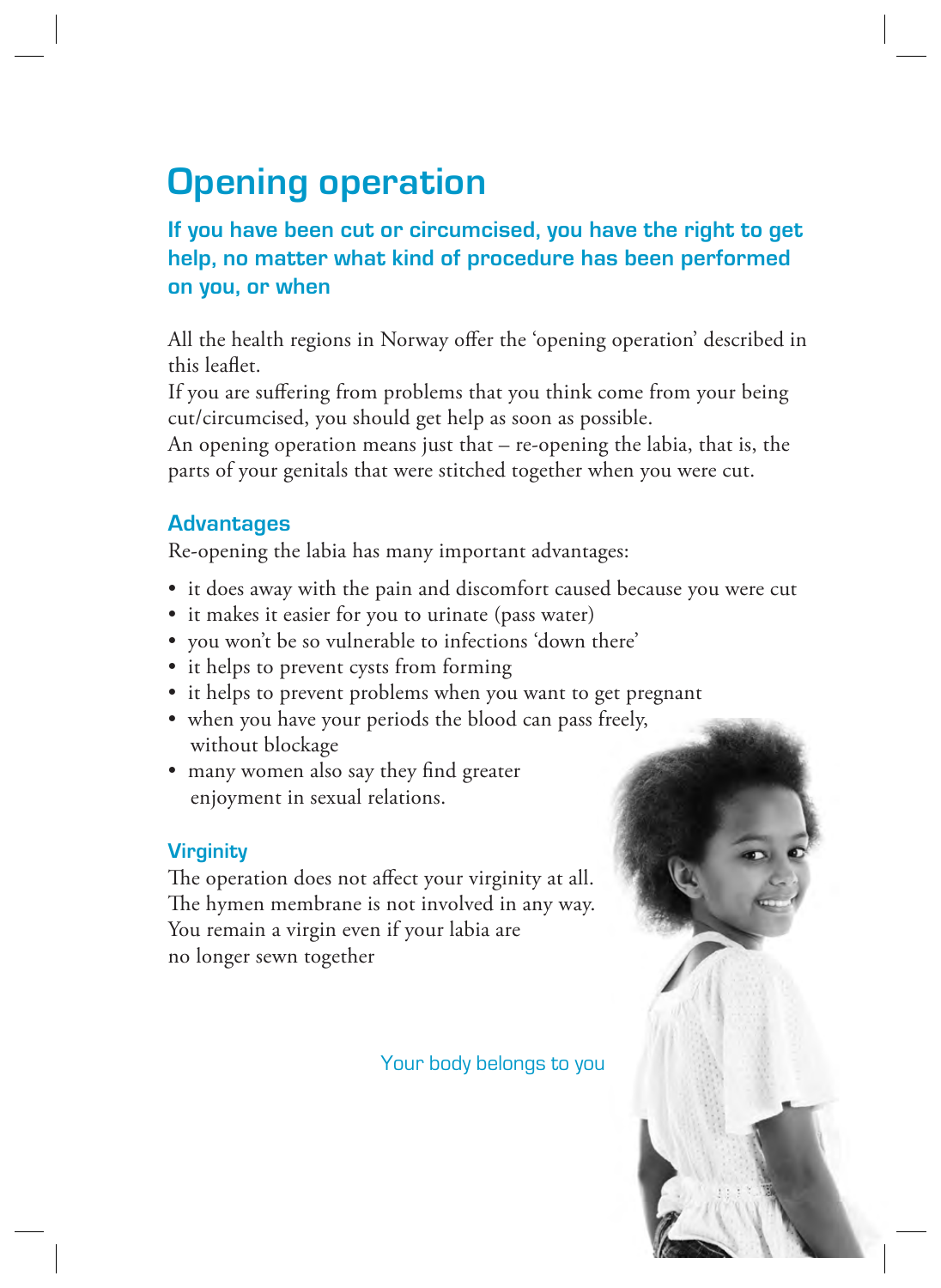### **What happens at the health clinic?**

After her 16th birthday, any girl living in Norway can decide whether she wants to be re-opened. You can begin by contacting the women's clinic in your area (see list below), where they are sworn to confidentiality (taushetsplikt). Or if you prefer, you can ask your regular doctor (fastlege) to get you referred to a women's clinic. And if you want to bring someone along with you – that's entirely up to you.

#### **Counselling**

After you have got in touch with the women's clinic or your doctor has referred you, you can go there to find out more. Staff at the clinic will be happy to talk to you about why you want to be re-opened, what kinds of problems you've been having, and anything else you're wondering about.

You might be able to have the operation on the same day. But if you do have to wait, it usually won't be for more than two months after your first appointment.

### **The operation**

This is where the doctors try to return your anatomy to the way it was before you were cut, and reduce your pain and discomfort.

They will try to re-open the area around the clitoris, if this is possible and that is what you want. In the more extreme types of circumcision it might be harder to re-constitute the body's normal anatomy. The doctors will discuss this and plan the operation with you.

A re-opening operating is done 'policlinically' – you are a day patient, and you won't have to spend the night at the hospital. You will be given a local anaesthetic (so you won't feel anything while they are operating), and the operation usually takes about 30 minutes.

Very young girls can receive a full anaesthetic.

If you have cysts or complications arise, the whole operation may take longer, maybe up till one hour.

After the operation, you can go home and rest. You will be given instructions about taking care of the operated area. You can also get a prescription for painkilling medicines, to use if you wish.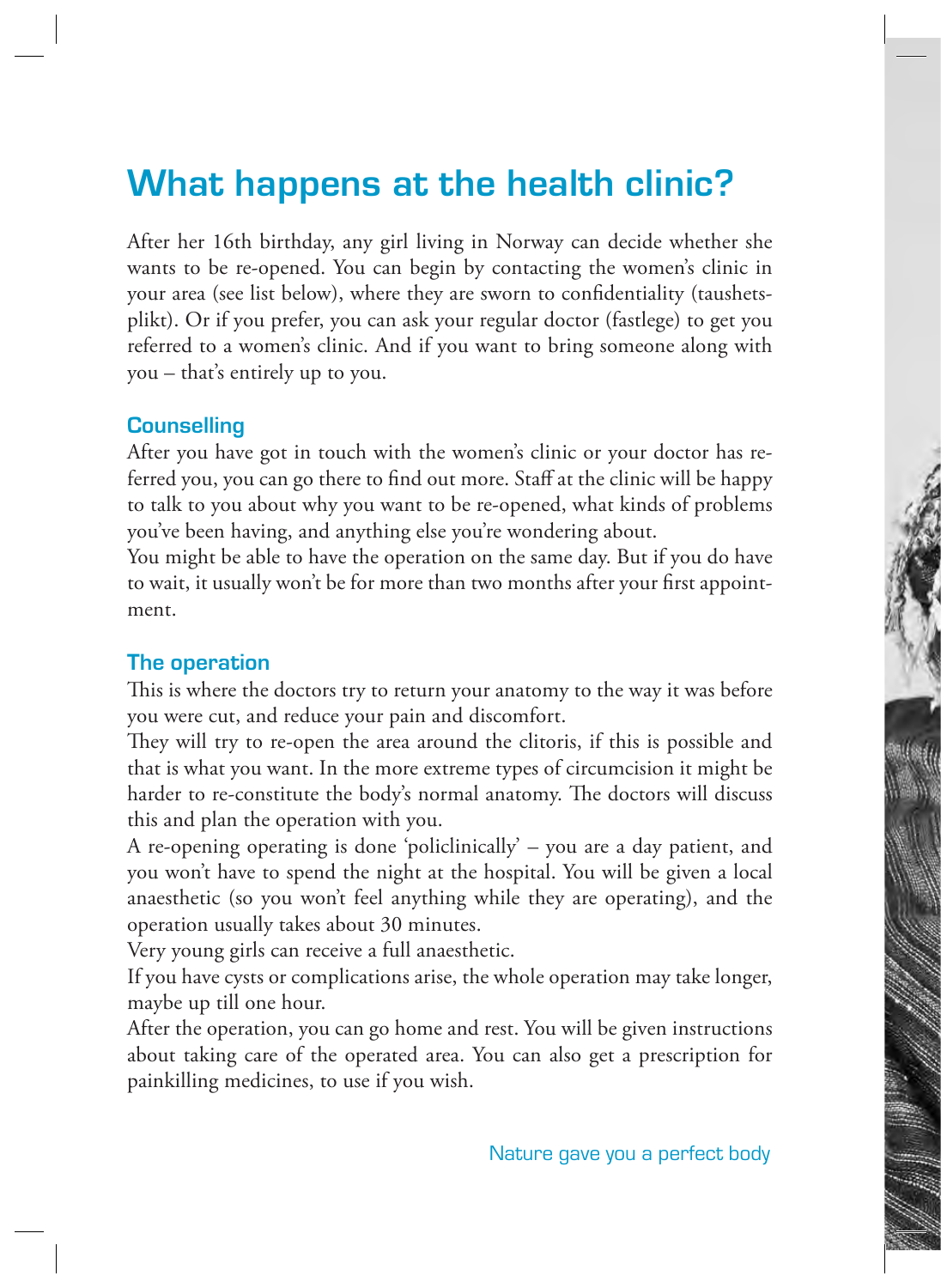*An opening operation has many advantages It makes it easier to pass water Problems and discomfort 'down there' disappear Your menstrual periods are less painful There is less risk of inflections*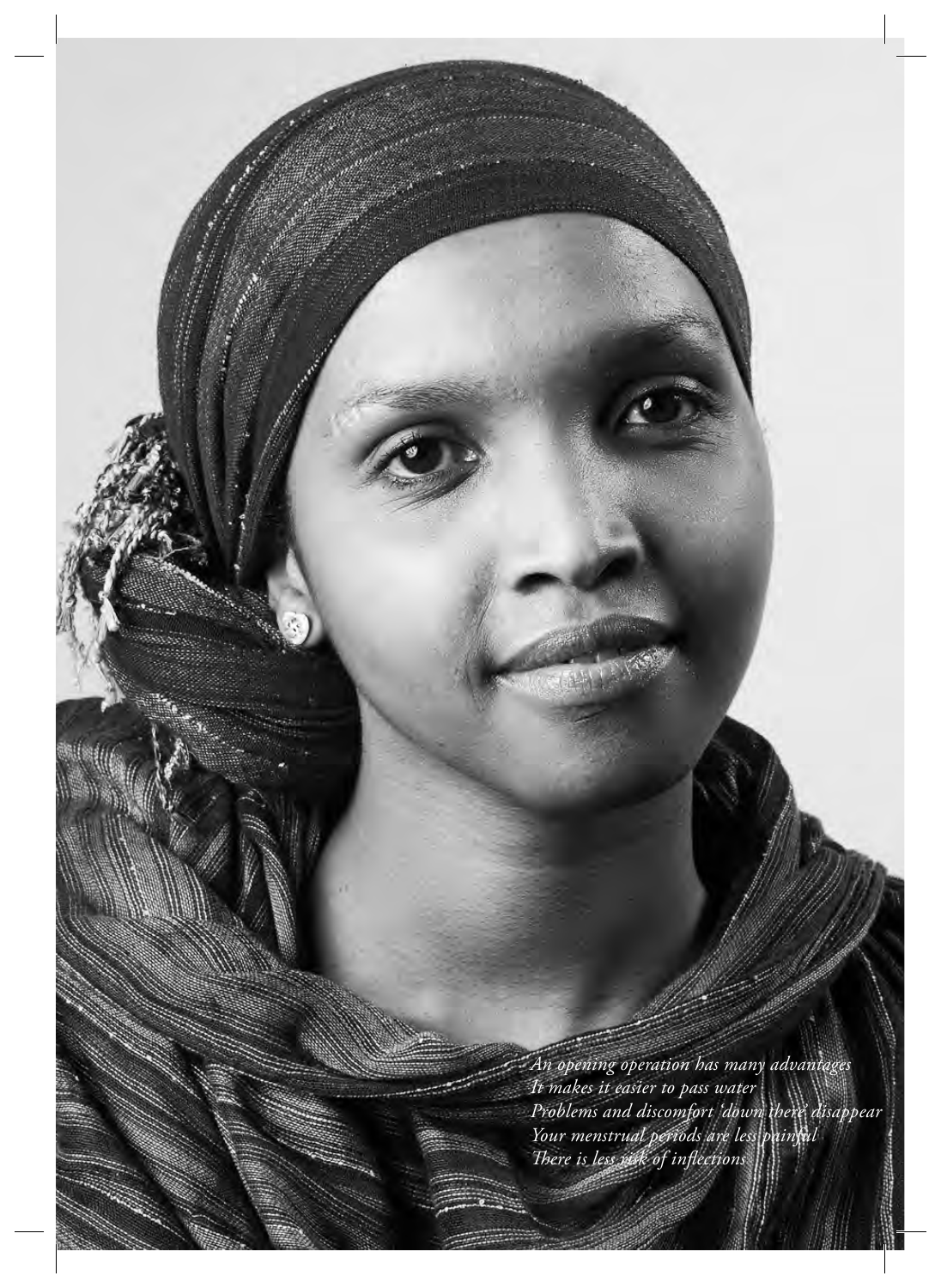### **After the operation**

### **Painkillers**

If you're in pain or feeling discomfort, the doctor can give you a prescription for painkilling medicines that you can use for the first few days.

### **Sick leave from work**

You probably won't need sick leave from your job, but if the operation has been complicated, the doctor can give you a sick leave note for a few days. Ask your doctor about this.

If you wish, you can talk to a psychologist after your operation.

You can also get confirmation in writing about the operation carried out by the clinic or hospital.

### **The stitches**

You won't need to have the stitches removed, they fall out by themselves, after two or three weeks. It is usually not necessary to go to any kind of postoperation check-up at the clinic.

### **Sexual relations**

After the operation, there is a danger of infection in the genital area. That's why women should not have intercourse before about four to six weeks after the operation.

### **If you are pregnant**

If your labia have been sewn together and remain that way during pregnancy, it can be difficult for health personnel to check on your baby's development. When the time comes, childbirth itself can also become more complicated. And if your waters go early you and are not 'open', it could cause problems.

Women who are pregnant should be re-opened well before they are due to give birth. The opening operation is recommended after the 16th week of pregnancy. The treatment involves only the outer parts of your genitals, and represents absolutely no danger for you or the baby.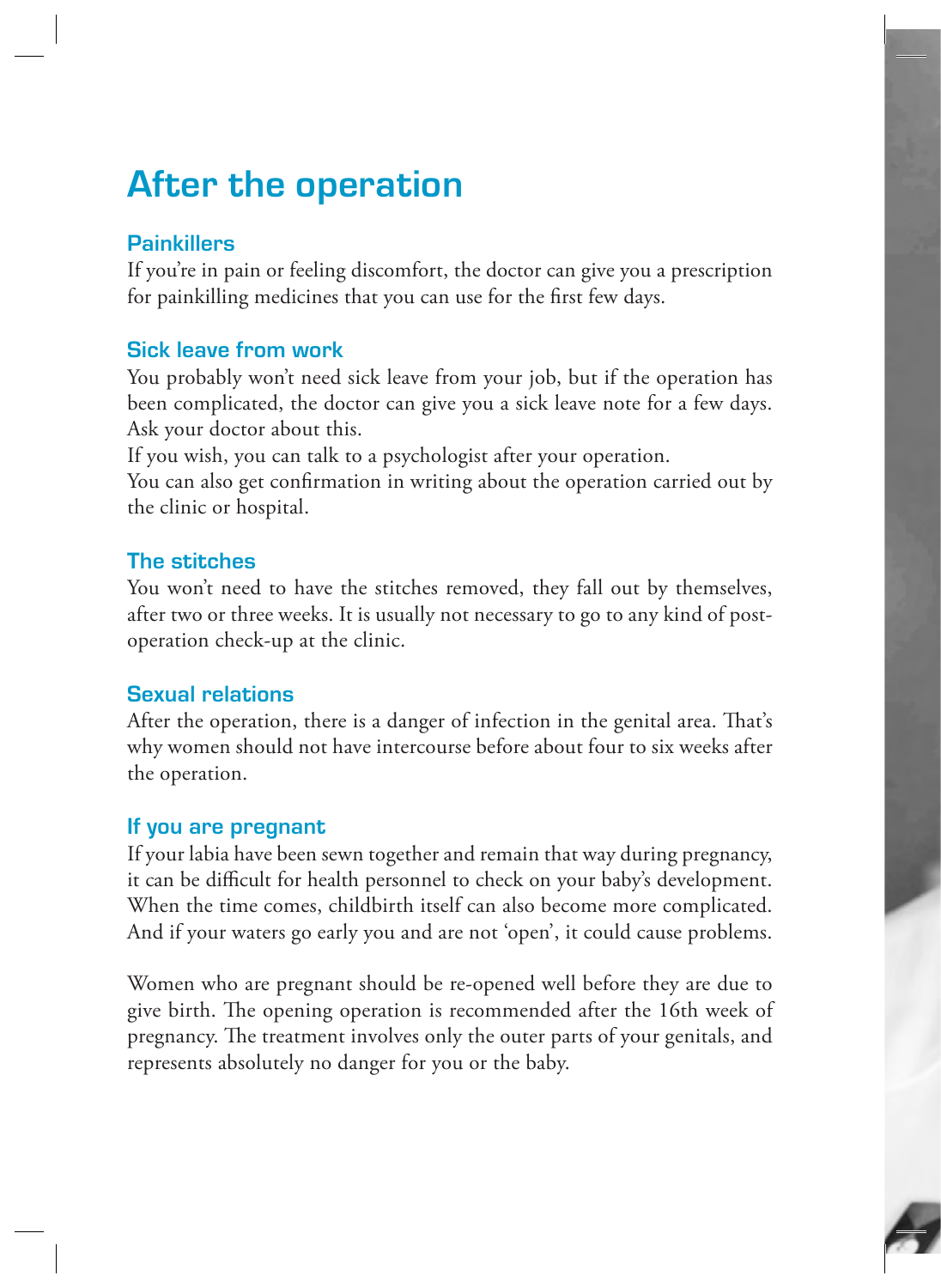*It is not dangerous You remain a virgin You get anaesthetics during the operation and painkillers afterwards You only need to take it easy for a few days We have re-opened hundreds of girls We have long experience You only need to cover part of the costs, about NOK 300.*

*Sara Kahsay is a midwife at Oslo University Hospital, Ullevål.*